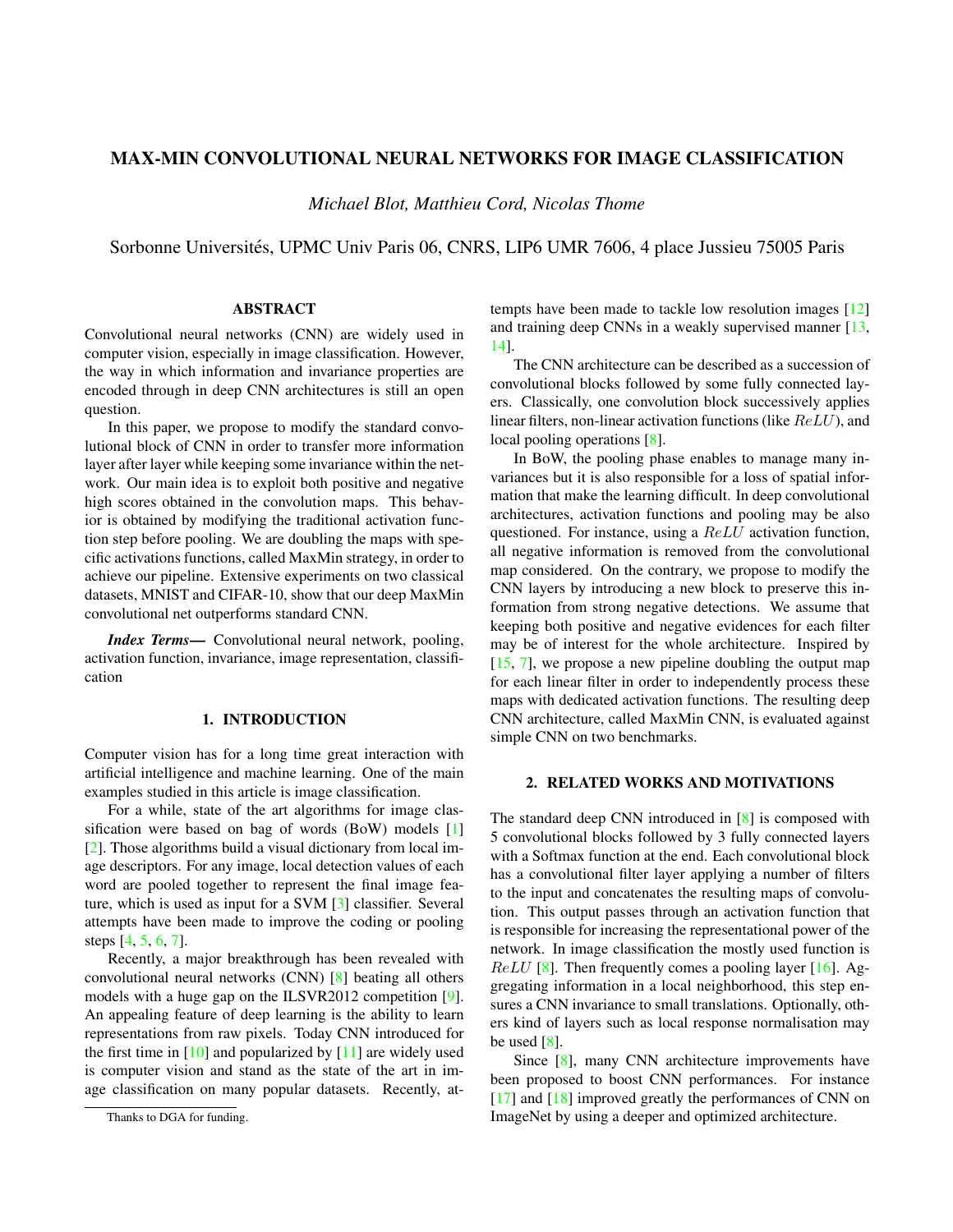Concerning the pooling function [\[16\]](#page-4-15) questions about the nature of the information transmitted and proposed parametric functions that include max and average. Varying the parameters they tried to optimise the pooling function but obtained no better results that average or max pooling showing that it is difficult to improve the pooling function itself. They also made a theoretical analysis explaining the conditions on the input distribution involving max pooling working better than average pooling. Still on pooling [\[19\]](#page-4-18) proposes a method selecting random smaller pooling windows enabling to filter less information that will be exploited with more convolutional layers.

Regarding ReLU, it is a non-linear function that sets to zero all negative values after the convolutional layer. This filtering is supposed to facilitate the exploitation of discriminative information by de-noising filter detections. [\[20\]](#page-4-19) introduced the  $PReLU$  as an extension of  $ReLU$ . It multiplies negative values with a learnable coefficient instead of setting them to zero. This method enables to filter less information at activation layer while keeping the non linear property of ReLU although at the cost of additional learnable parameters.

We explore in this paper a different strategy to improve convolutional block at the ReLU step. As mentioned, ReLU and pooling filter a lot of information from their input. We modify the convolutional block in order to keep more information after the ReLU. Indeed, the information from strong negative detection is important and is totally left out after the ReLU. Keeping and exploiting this special information is the goal of our method. Inspired by  $[15, 7]$  $[15, 7]$  $[15, 7]$  which modifies the pooling by using a histogram of pattern detection instead of just keeping the maximum, we propose to keep high positive and high negative values obtained after filtering in a double ReLU scheme (MaxMin) that we detail in the following.

#### 3. MAXMIN CNN

#### 3.1. MaxMin Net Architecture

With the  $ReLU$  strong negative detections give the same information as weak negative detections. Unfortunately strong negative detections can be discriminant. Similarly than with geometrical shapes the semantic of a pattern can be invariant to the negative transformation. Thus it seems natural to presume that for many patterns that have important discriminant power the network learns the filters that detects the patterns as well as their opposites. Our method aims at transmitting directly the negative detections from a filter in order to prevent the network to learn the opposite filter. Indeed for a filter h the negative filter  $h^- = -h$  verifies for all input x,  $\mathbf{x} * h^- = \mathbf{x} * (-h) = -(\mathbf{x} * h)$ . Then if the pattern filtered by  $h^-$  is strongly detected on x then  $x * h^-$  will be high and positive while  $x * h$  will be symmetrically low and negative. Thus conserving the information from the convolution with  $h$ 

either the result is positive or negative will give the information about  $h^-$  and enables to use less filter in the architecture.

To implement our strategy, we duplicate the convolutional filter maps (represented is blue in Fig. [1\)](#page-1-0) and multiply the copy by  $\times -1$  resulting in the negative version of the detections (in red in Fig. [1\)](#page-1-0). We then concatenate the original maps and their negative copy as shown on Fig. [1.](#page-1-0) This operation increases the depth of the convolutional layer's output by two compared to classical CNN. We then apply the ReLU normally to the concatenated output and optionally process a pooling operation. This way negative values are not filtered and can be exploited by following layers.



<span id="page-1-0"></span>Convolutions Concatenation

Fig. 1. MaxMin scheme. After the convolutional layer, the resulting maps (in blue) are duplicated negatively (in red). Both stacked maps are concatenated to get the MaxMin output that will pass through the ReLU before pooling.

#### 3.2. Relation with max pooling

After the ReLU is frequently applied max pooling map by map. Let first remark that  $ReLU \circ max = max \circ ReLU$ . It is possible to commute the two layers without changing the block's output. For our method we notice the fact that

$$
\left(\max(ReLU(X)), \ max(ReLU(-X))\right) =
$$

$$
\left(ReLU(max(X)), ReLU(-min(X))\right)
$$

where  $X$  is a vector. Thus our method can be interpreted as simply adding an additional information at pooling function with a bi-dimensional output when applied before the ReLU. This additional information is the minimum detection on the window taken negatively.

#### 3.3. Discussion

Here we discuss the interest of the method in term of information modeling the generalization improvement.

Modeling: As the size of the output of the convolutional layer is doubled within the convolutional block it is necessary that the size of the filter of the following block is doubled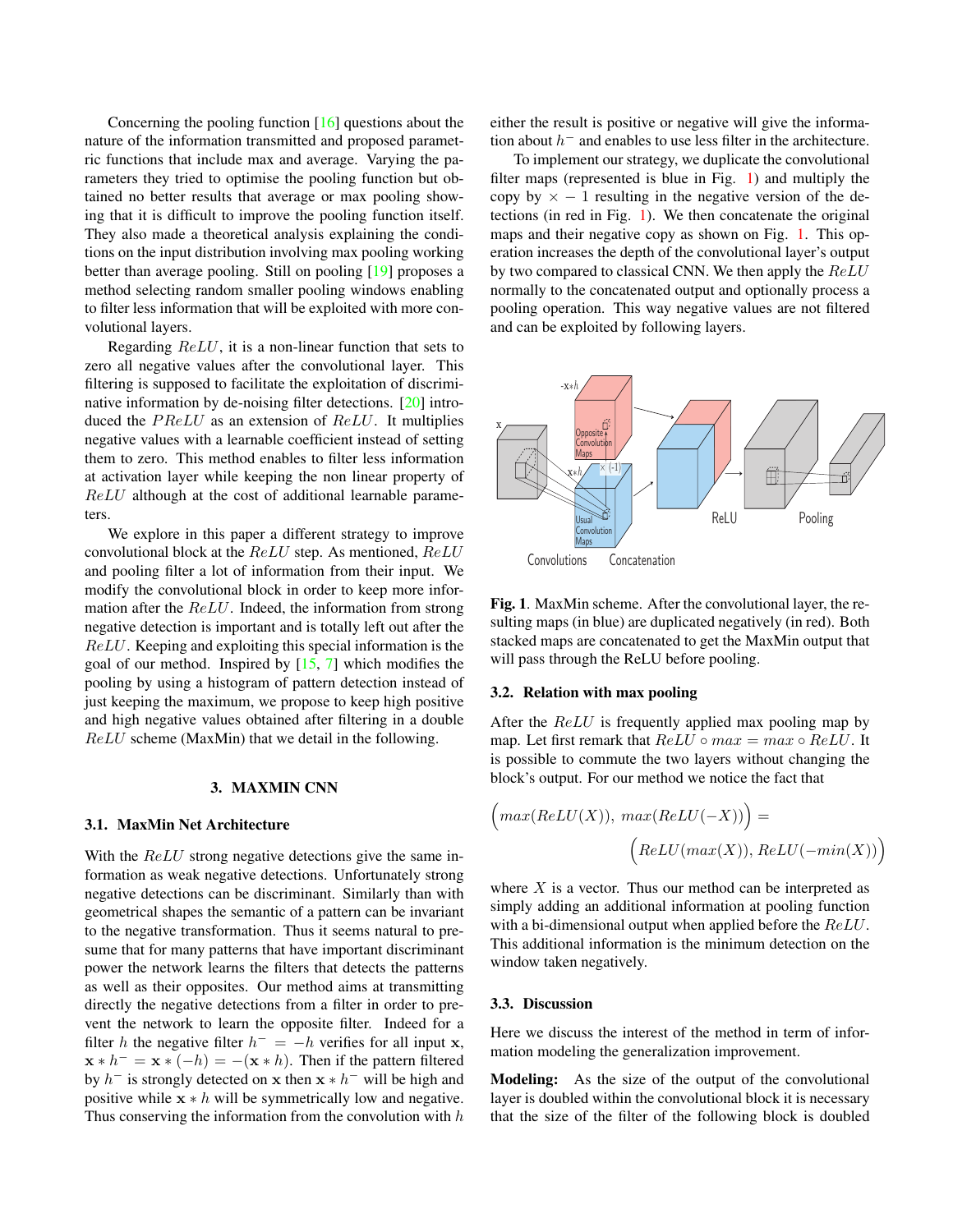

<span id="page-2-0"></span>Fig. 2. MaxMin CNN block for one input image with specific patterns. When considering input with 2 specific triangles and a convolution with the filter h, we obtain a map with 2 strong positive and negative answers. Thanks to our MaxMin, we get an additional information (red dotted line) that makes possible to keep both extreme information after ReLU in a joint double map.

too resulting on additional parameters on following filters. It worth mentioning that if those additional parameters are all set to zero the network is equivalent to a simple CNN and our method does not reduce CNN representational power.

At the convolutional layer MaxMin network enforces the transmission of the detection from both the filters and their negative versions. The learning of the negative version of all filters is then not necessary. This is very useful for pattern that are invariant to negative transformations. Fig. [2](#page-2-0) shows that different versions of a same shape (yellow and blue triangles) can be transmitted with MaxMin network with only 1 filter, whereas 2 filters are necessary for standard CNN. Thus we can reduce the number of filters and keep a reasonable amount of parameters.

Generalization: On a spatial window, the maximum and the minimum pooling outputs are rarely simultaneously positively high and negatively low. Therefore, ReLU filters very often one of the two values (min or max). This ensures a sparse activation of the network's neurons. This property is known to enhance the generalization performance of neural networks in computer vision as studied in [\[21\]](#page-4-20) and [\[22\]](#page-4-21).

Moreover, we claim that our method is able to learn more efficiently the convolutional filters than standard CNN. MaxMin method enforces discriminant patterns to be learnt by backpropagating the error from both positive detections and negative ones. MaxMin networks learn each pattern both from its positive and negative occurrences in the dataset. They learn the pattern filters more accurately and faster than a classical CNN that would learn positive and negative filters independently.

## 4. EXPERIMENTS

We test our method on two well-known datasets, MNIST and CIFAR-10, and we compare our results with classical CNN.

Learning protocol: All the models and the learning framework are implemented in Lua using Torch 7 library in [\[23\]](#page-4-22) <sup>[1](#page-2-1)</sup>. For the training, we use the same gradient descent as in [\[8\]](#page-4-7) with 0.9 of momentum and fixed weight decay (10<sup>-3</sup> for MNIST and  $10^{-4}$  for CIFAR). We use an equal learning rate for all layers that is being manually reduced when validation error stops decrease. All weights of convolutional filters are initialized from a zero-mean Gaussian distribution with standard deviation 0.01. The number of training epochs depends on the network but is between 30 and 120 for CIFAR-10 and around 250 for MNIST. Top-1 accuracy on test set is computed to evaluate performances.

### 4.1. MNIST RESULTS

MNIST is a 60,000 images dataset representing 9 handwritten digits. Images are  $32 \times 32$  pixels in one channel. See [\[24\]](#page-4-23) for more information. We use the same protocol as [\[24\]](#page-4-23): 50,000 images for training and the 10,000 remaining images for testing. To compare our method, we use a LeNet like network with pooling layers. It is composed of three convolutional layers with ReLU activations all followed by max pooling and a local contrast normalisation layers. The filters are of size  $5 \times 5$  with a stride of 1. There is 64 of them at each convolutional layers. The pooling windows are of size  $3 \times 3$  for a stride of 2. Those layers are followed by one fully connected layers before a softmax.

For the MaxMin network setting, we simply include a MaxMin layer before the ReLU activation function. We keep the same number of filters paying attention to double their size when needed.

The baseline network obtains a score of 99.34% accuracy. With our MaxMin network, we obtain a score of 99.39% accuracy. Our strategy has 31 errors on the validation set against

<span id="page-2-1"></span><sup>&</sup>lt;sup>1</sup>Code will be released on Gitub after publication.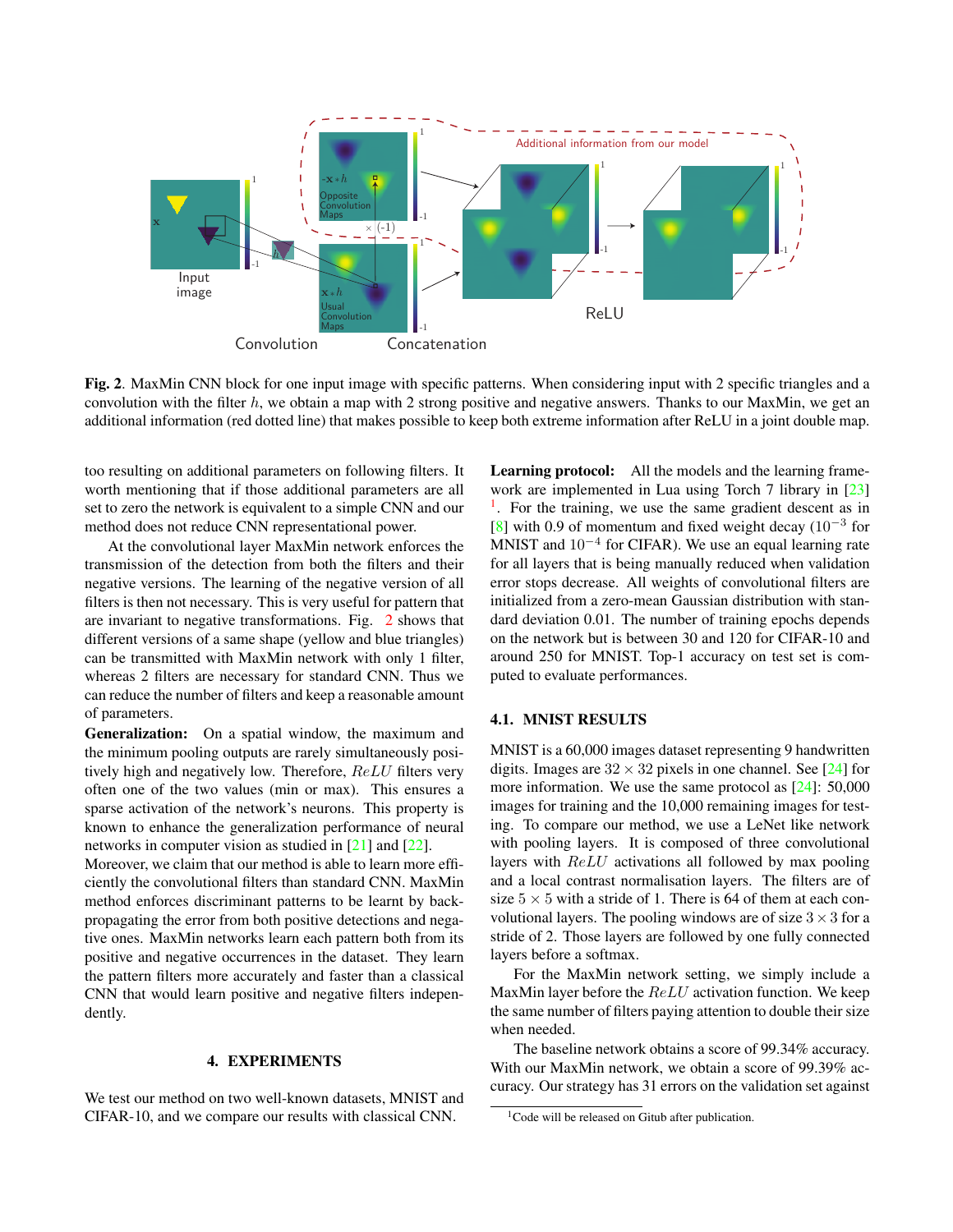| # Parameters  | MaxMin-CNN | Simple-CNN |
|---------------|------------|------------|
| $\approx 30K$ | 73.81      | 69.98      |
| $\approx 15K$ | 78.13      | 74.44      |
| $\approx 60K$ | 80.03      | 77.01      |
| $\approx 2M$  | 81.68      | 78.11      |
| $\approx 5M$  | 82.07      | 79.48      |
| $\approx 15M$ | 82.69      | 80.13      |
| $\approx 45M$ | 82.98      | 80.41      |

<span id="page-3-0"></span>Table 1. CIFAR-10 results for simple CNN and our MaxMin CNN. Accuracy scores are reported for different deep architectures parametrized by their number of parameters. MaxMin network has systematically better performances than simple CNN for equal complexity (# Parameters).

36 errors for the baseline CNN. It corresponds to an relative improvement of 13.9%. Note that the performance scores on this dataset are very high, and any small performance gain is difficult to obtain.

### 4.2. CIFAR-10 RESULTS

CIFAR-10 dataset consists of 60,000  $32 \times 32$  color images (50,000 training images and 10,000 test images) representing 10 objects class like airplanes, trucks or birds. Images vary greatly within each class. See [\[24\]](#page-4-23) for more information. The baseline network is the one implemented in [\[25\]](#page-4-24) where we have replaced the average pooling layers with max pooling. The network has three convolutional layers with ReLU activation, all followed by max pooling. All filters have size  $5 \times 5$ and stride 1 with 32 filters at the first two layers and 64 at the last one. The pooling windows have size  $3 \times 3$  and stride 2 at all layers. The last max pooling layer is followed by two fully connected layers before a softmax.

The accuracy score obtained using this simple CNN is 74.44% on the test set. When we train an equivalent MaxMin network, we reach an accuracy of 78.62%, showing an improvement of more than 4% of the results.

Robustness to parameter number: As mentioned earlier, our MaxMin layer imposes to double up the size of following filters compared to classical CNN. At fixed number of filters, this implies to increase the number of parameters when including MaxMin layers to CNN. As the number of parameters directly impacts the performances of a CNN, we now compare both methods with constant number of parameters. We use the previous network and modify the number of filters on different convolutional layers in order to vary the total number of parameters. For the MaxMin network, we adapt the number of filters to get comparable amount of parameters as CNN networks. As we intend to compare the quality of the exploitation of the filters by CNN and MaxMin, we pay

attention to get the same amount of neurons in the fully connected layers. Only the number of convolutional filters varies from a method to another. We report in table [1](#page-3-0) the accuracies obtained for different numbers of parameters for both simple CNN and MaxMin networks. We observe that the MaxMin network systematically outperforms the CNN whatever the number of parameters is with a best performance of 82.98%. This shows the robustness of our method to different network parametrization and demonstrates the ability of MaxMin networks to exploit filter information.

Boosting performances: Current deep models on CIFAR-10 use several kinds of learning tricks such as data augmentation, image preprocessing, dropout, to improve final classification performances.

Our MaxMin deep convolutional model may benefit of the same tricks. As the learning becomes quite more complex and much more time consuming, we do perform only once these optimizations for our MaxMin architecture model on CIFAR-10. We thus apply some translations and flips for data augmentation, zca whitening referenced in [\[26\]](#page-4-25) to preprocess the images, and dropout from [\[22\]](#page-4-21) to boost the learning. We use the same network described above with additional local contrast normalisation layer after each pooling.

With this training of our network, we do obtain the accuracy of 90.03% on the test set. This score beats the results reported by [\[8\]](#page-4-7) that uses a deeper architecture (89%) and reported by [\[24\]](#page-4-23) that uses 8 networks for prediction (88.79%). On the contrary, our MaxMin scores are obtained with only one network. Our method could also benefit from the use of several nets for prediction in order to reach the performances of recent very deep architectures as [\[27\]](#page-4-26) or [\[28\]](#page-4-27) with an accuracy of 92.40%.

#### 5. CONCLUSION

In this paper, we present our new deep CNN architecture, MaxMin-CNN, to better encode both positive and negative filter detections in the net. MaxMin strategy aims at preserving and propagating significant negative detection values through the net. This difference with standard CNN enables us to preserve and transfer more information through the network.

We evaluate and compare our strategy to classical deep CNNs on two benchmarks CIFAR-10 and MNIST. Results demonstrate that our MaxMin networks perform better than CNNs, whatever the configuration considered.

Finally, our MaxMin strategy reaches very good performances on CIFAR-10 outperforming several recent and much more complex deep architectures. The principle is very simple and many deep networks could benefit of this MaxMin strategy with only minor adaptations.